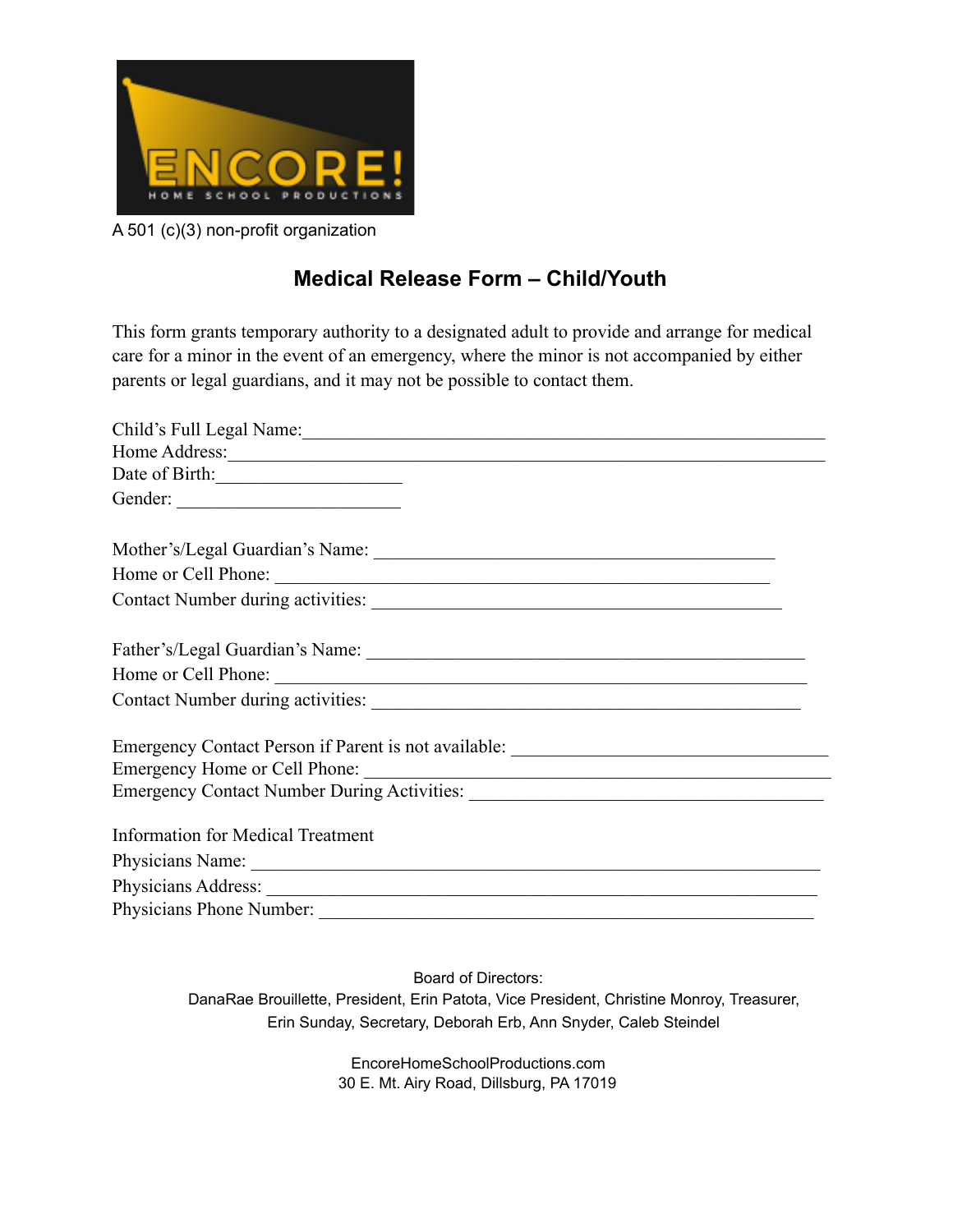

A 501 (c)(3) non-profit organization

Medical Insurer/Health Plan: Medical Insurer/Health Plan: 

Allergies: Yes No 

Allergies to Medications? Yes No If yes, what medications?<br>
<u>Example 2014</u>

**Current Medications:** 

Please note all conditions for which the child is currently receiving treatment:

Note any other significant medical information or allergies: